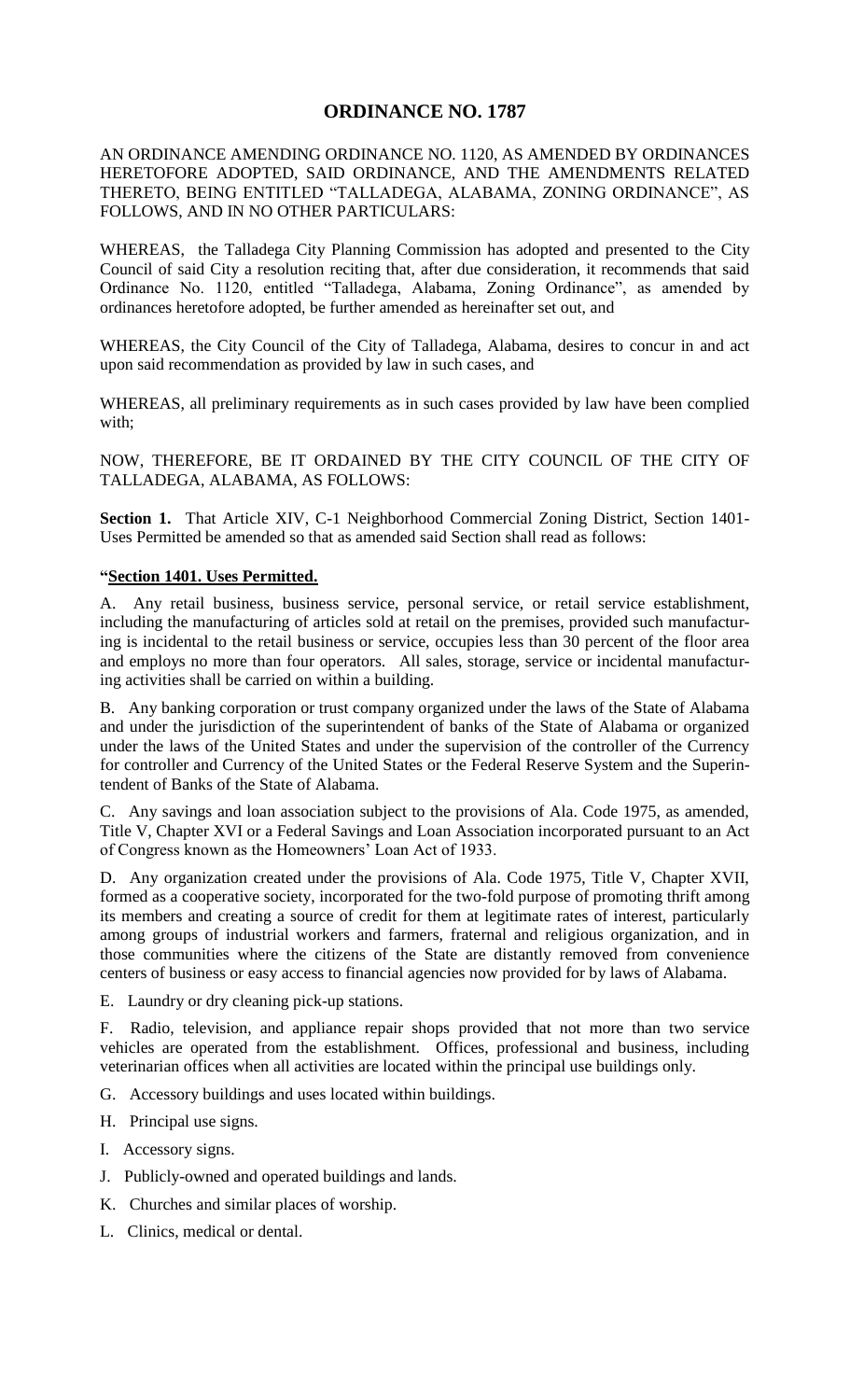M. A corporation or association organized or formed in good faith by authority of law which shall have at least one hundred fifty (150) paid up members. The corporation or association must be the owner, lessee or occupant of an establishment operated solely for the objects of national, social, patriotic, political or athletic nature or similar purposes, but not for pecuniary gain, and the property upon which the establishment is located, as well as the advantages of which, belong to all the members; and which maintains an establishment provided with special space and accommodations where, in consideration of payment, food with or without lodging is regularly served. The corporation or organization shall hold regular meetings, continue its business through officers regularly elected, admit members by written application, investigation and ballot, and charge and collect dues from elected members.

N. A corporation or association organized or formed in good faith by authority of law which must have at least one hundred (100) paid up members. The corporation or organization must be the owner, lessee or occupant of an establishment operated solely for the objects of national, social, patriotic, political or athletic nature or similar purposes. The corporation or association shall hold regular meetings, continue its business through officers regularly elected, admit members by written application, investigation and ballot, and charge and collect dues from elected members.

O. Any establishment, public or private, licensed for the sale of any alcoholic beverages for consumption on the premises, without an area set aside for the handling and preparation of food and not permitted by the Talladega County Health Department to store, prepare or serve food, with or without consideration of payment, unless it is prepared and/or packaged off premises by an entity appropriately permitted to distribute food for human consumption; excluding however, any establishment, public or private, that habitually offers the performance of music or other entertainment, live, via streaming media or recorded, with or without consideration of payment.

P. Schools teaching art, dancing and music.

Q. Automobile service stations, provided that all structures, including pumps, shall comply with the setback line of any abutting street and that points of ingress and egress shall not be located closer than fifty (50) feet to each other or to any street intersection and shall not exceed twenty-five (25) feet in width.

R. Public utility structures and lands.

S. Off-street parking and loading spaces for vehicles in an operating condition only."

Section 2. That Article XVI, C-3 General Commercial Zoning District, Section 1601- Uses Permitted be amended so that as amended said Section shall read as follows:

## **"Section 1601. Uses Permitted.**

A. Same uses as are permitted and regulated in the R-6 and C-1 zoning district.

B. Any business engaged in deferred presentment services as that term is defined under Ala. Code 1975, Section 5-18A-2(3) and subject to the provisions of Ala. Code 1975, Title V, Chapter 18A; provided however, that no deferred presentment service business, as that term is defined hereinabove, shall be located any nearer than one thousand feet radius from said business' central location to: any school, public or private; any church or other similar places of worship; any business licensed for the sale of alcoholic beverages for off premise consumption; any regular zoning district designated as residential and/or any other deferred presentment service business.

C. Automobile, farm implement, trailer, or mobile home sales, service and repair but not including parts yards or junk yards.

D. Motels and hotels.

E. Amusements, indoor theaters, or recreation businesses, but not including drive-in theaters.

F. Laundry and dry cleaning services including pick-up stations and self-service laundry and dry cleaning establishments.

- G. Business schools.
- H. Broadcasting stations.
- I. Mortuaries.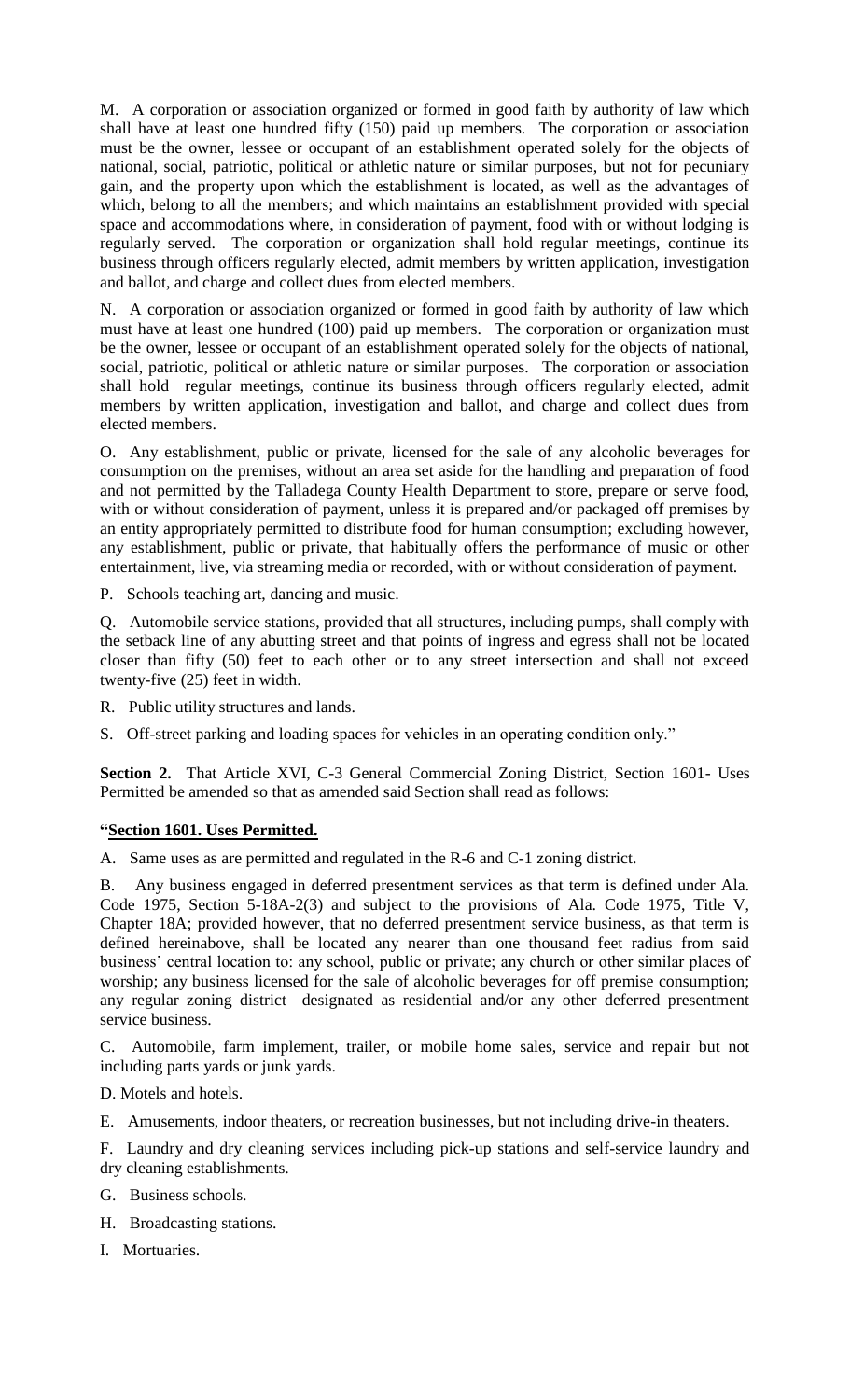J. Wholesale businesses, including storage and display.

K. Carpentry, plumbing or painting shops, provided that all storage and activities are located inside buildings.

- L. Laboratories
- M. Nurseries and greenhouses
- O. Printing and engraving businesses
- P. Off-street parking service on a commercial basis

Q. Tire re-treading and re-capping establishments, provided that no building for such use shall have any openings other than stationary windows, within 100 feet of a residential district and provided further that all storage and processing is located within an enclosed building.

- R. Restaurants.
- S. Drive-in food, drink, service, financial, and repair businesses.
- T. Automobile service stations.
- U. Personal service establishments such as barber and beauty shops.
- V. Drug stores, bakeries, groceries, and similar convenience retail establishments.
- W. Professional offices.
- X. Gift and hobby shops.
- Y. Public utility structures and lands.

Z. Accessory uses and buildings.

AA. Off-street parking and loading spaces for vehicles in operating condition only.

BB. Any establishment, public or private, licensed for the sale of any alcoholic beverages for consumption on the premises, without an area set aside for the handling and preparation of food and not permitted by the County Health Department to store, prepare or serve food, with or without consideration of payment, unless it is prepared and/or packaged off premises by an entity appropriately permitted to distribute food for human consumption and that habitually offers the performance of music or other entertainment, live, via streaming media or recorded, with or without consideration of payment."

**Section 3.** That Article XX, M-1 Limited Industrial Zoning District, Section 2002 - Uses Permitted be amended so that as amended said Section shall read as follows:

## **"Section 2002. Uses Permitted.**

- A. Agriculture.
- B. Building materials storage or wholesaling.
- C. Lumber yards.
- D. Construction or contractor's yards.
- E. Storage or warehousing facilities.
- F. Offices.
- G. Retail businesses.
- H. Service businesses.
- I. Wholesale businesses.
- J. Motels.
- K. Broadcasting towers.
- L. Truck terminals.
- M. Bottling plants or dairies.
- N. Petroleum products, storage or sales.
- O. Automotive, farm implement, or mobile home or trailer sales, service and repair, but not